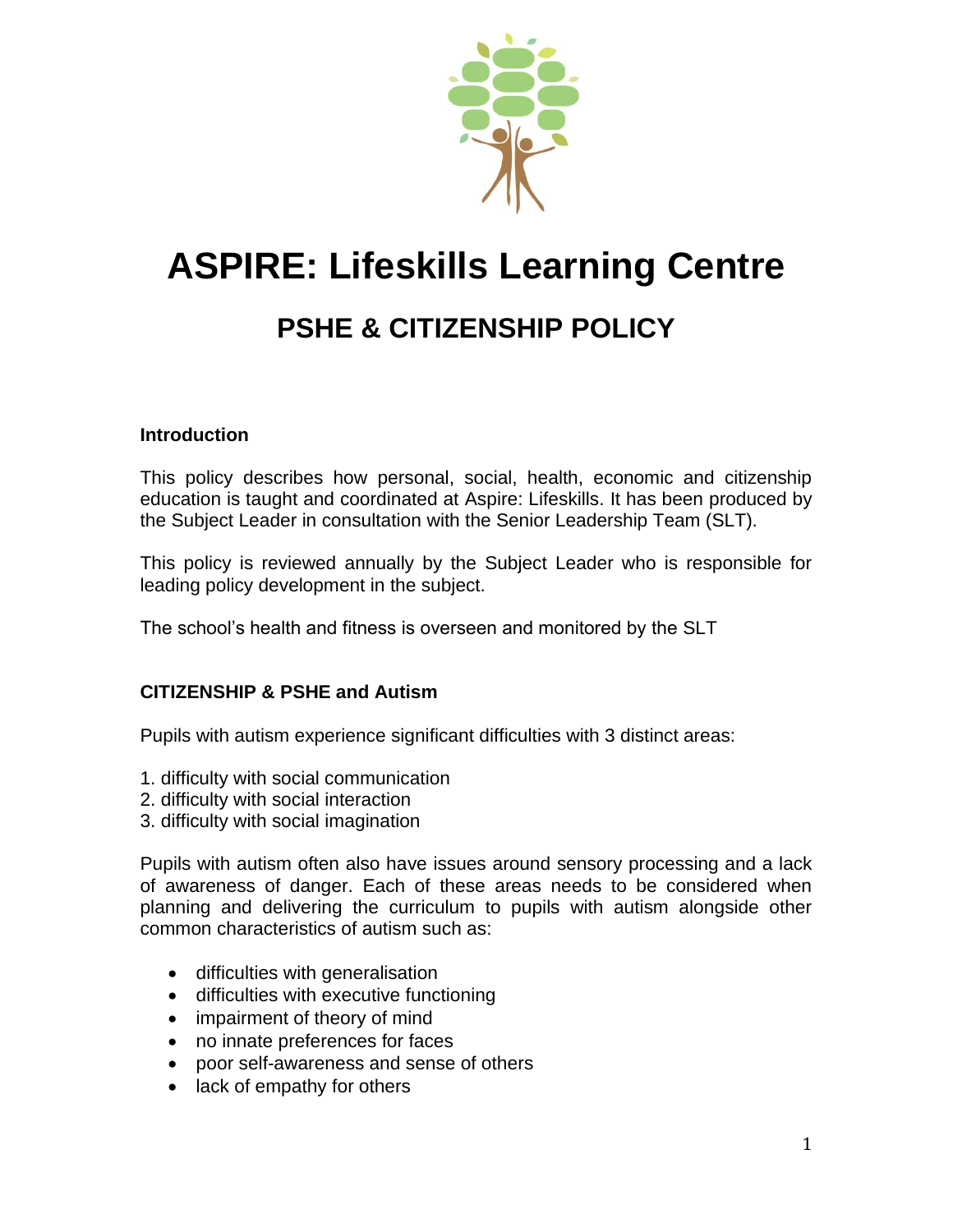As such Citizenship & PSHE will play a core role in the development of a person with autism. At ASPIRE: Lifeskills we believe that Citizenship & PSHE is a vital part of the education of our pupils as the quality of our pupil's future is likely to depend on their ability to behave in a socially acceptable manner, have good personal hygiene and interact socially.

In light of these autism-specific difficulties some key points to teaching Citizenship & PSHE to pupils with autism can be seen below and any autismspecific issues are highlighted within the 'points to note' section in each unit of work:

- make learning opportunities concrete and real.
- supplement teaching with visual aids e.g. videos, props, photographs, pictures, symbols, objects etc.
- avoid ambiguous language
- always teach about 'self' first, before referring to others
- reinforce messages and provide plenty of opportunities for generalisation
- keep language simple and use agreed vocabulary
- be specific provide pupils with explanations. Don't presume they will make the link e.g. between a behaviour and an emotion
- encourage pupils to make choices and express their feelings

#### **Policy Statement**

Citizenship & PSHE at ASPIRE: Lifeskills supports young people with autism to develop emotionally and socially, encouraging their participation in increasing personal awareness and social skills.

High quality Citizenship & PSHE can help to improve behaviour and inclusion, working towards achieving the five outcomes of Every Child Matters for children and young people:

- 1. being healthy
- 2. staying safe
- 3. enjoying and achieving
- 4. making a positive contribution
- 5. achieving economic well-being

We recognise that many pupils at ASPIRE: Lifeskills may never independently achieve the Every Child Matters outcomes, but strive towards each child fulfilling their maximum potential and participating actively in their lives as independently as possible.

ASPIRE: Lifeskills fosters and promotes positive, respectful and nurturing relationships across the whole Learning Centre community, with consistent approaches in classrooms, corridors and social areas, facilitating a whole school approach to Citizenship & PSHE.

Throughout a comprehensive induction and staff development programme, staff are enabled to feel confident and empowered to contribute to this ethos.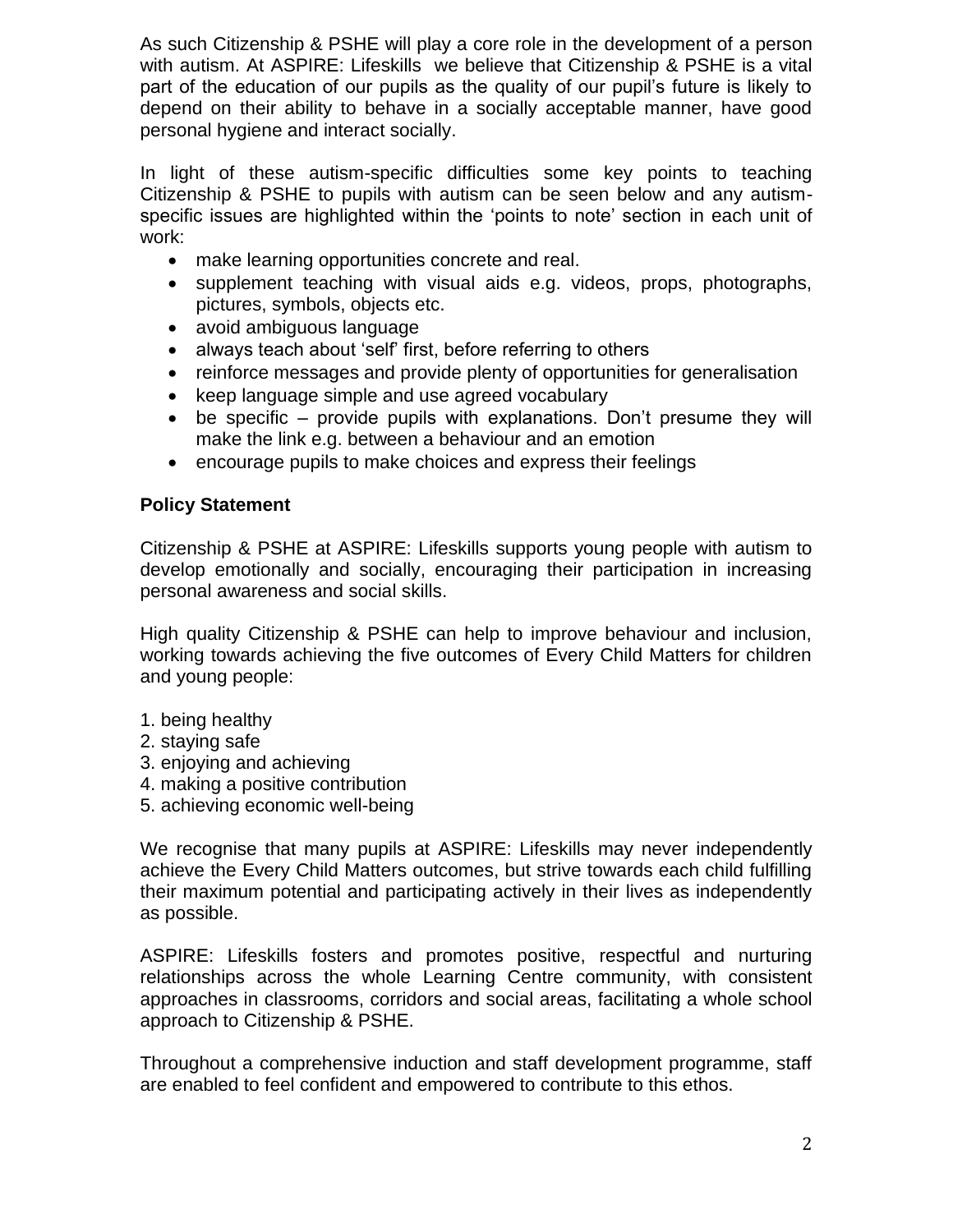The Citizenship and PSHE curriculum aims to:

- develop confidence and responsibility and make the most of their abilities
- prepare to play an active role as citizens
- develop a healthier, safer lifestyle
- develop good relationships and respect the differences between people
- promote economic well-being and financial capability
- promote personal wellbeing

Citizenship begins by simple interactions with familiar adults increasing to interactions with other pupils in one-to-one and group activities.

It incorporates roles and responsibilities for people within the Learning Centre, acceptance of boundaries and rules through persistent and consistent teaching allowing pupils to move from a personal view of themselves and their immediate world towards a much wider perspective.

Knowledge and understanding of citizenship is addressed at KS3 4 and 5 through:

- knowledge and understanding of informed citizens
- developing skills of enquiry and communication
- developing skills of participation and responsible action

Learning about Citizenship & PSHE for pupils with special educational needs is particularly important as it helps pupils to develop as individuals within a wider society, enabling them to understand themselves physically, emotionally, socially and sexually and to understand their relationship with others.

Through a successful and relevant programme of study in PSHCE, pupils move towards true independence and consequently display more socially acceptable behaviour. By increasing pupil's feelings of physical well-being they are developing a sense of personal dignity thus providing opportunities for the development of the pupils' individual personality.

# **Safeguarding Commitment**

As identified in our Safeguarding Policy, which also reflects in citizenship and PSHE curriculum, safeguarding and promoting the welfare of children is defined as:

- protecting children from maltreatment;
- preventing impairment of children's mental and physical health or development;
- ensuring that children grow up in circumstances consistent with the provision of safe and effective care; and
- taking action to enable all children to have the best outcomes.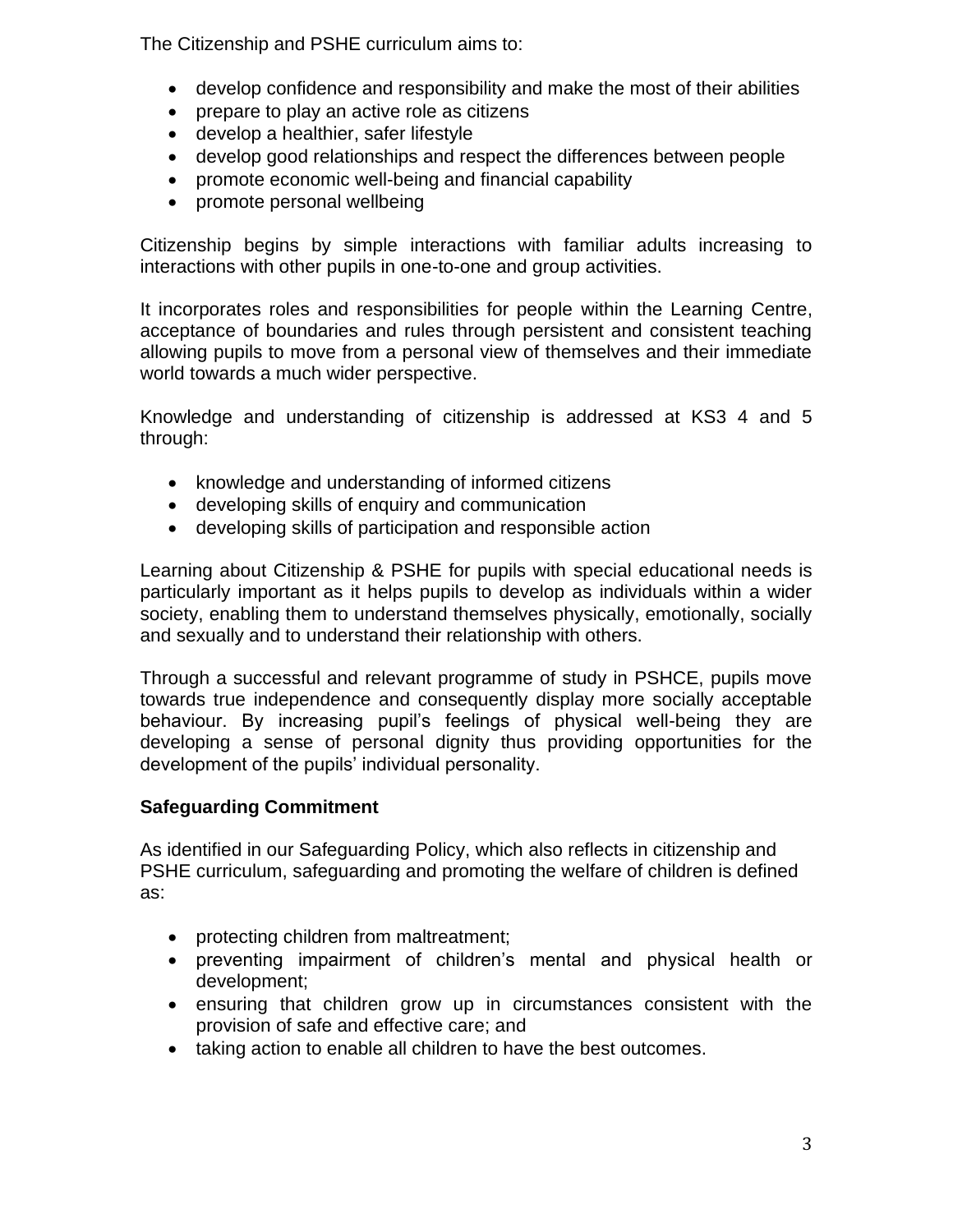#### **Organisation, planning, delivery and assessment**

Citizenship & PSHE is coordinated and managed by the PSHCE & SRE Subject Leader in consultation with SLT, support team, speech and language therapists, parents and pupils

ASPIRE: Lifeskills delivers a highly individual and personalised teaching and learning experience for all pupils which contributes to the constant evolution of the Citizenship & PSHE curriculum. This personalised approach is delivered across all subjects and throughout the Learning Centre day, utilising planned and spontaneous opportunities to work towards independence and personal ILP targets. Individual priorities are identified and highlighted through parental communication, half-termly multi-disciplinary class meetings, annual reviews and ILP targets.

Parents/Carers, and pupils who are capable, are enabled to comment upon individual needs through the use of weekly home-school communications and the ILP and annual review process. Multi-disciplinary teams also feed into this annual review process and pupil-specific issues can be raised with class teachers and SLT.

As identified in our Safeguarding Policy planned PHSE and Relationships, Sex and Health Education will include personal privacy, respect and consent so that students will have a better understanding of how to behave towards their peers including online. This will be taught alongside other safeguarding issues as set out in the DfE statutory guidance "Relationships Education, Relationships and Sex Education (RSE) and Health Education". This will be appropriate to students' age and stage of development. It will also be underpinned by the school's behaviour policy and pastoral support system.

Teachers use a variety of resources and autism specific strategies to support the teaching and learning of pupils, for example: 1:1 work, small group activities, social skills training, use of ICT, use of role play and drama, modelling, use of sensory resources and firsthand experiences through educational visits. All areas of Citizenship & PSHE will be taught in context but where appropriate will also be addressed through contrived 'real-life' situations and/or role plays to allow rehearsal before being put into practice.

Management of the budget for Citizenship & PSHE is the responsibility SLT. Resources are an eclectic mixture of specific commercial items to everyday objects, from basic resources such as toothpaste and real money to electrical appliances and telephones. The Learning Centre is set in the centre of Loughborough which provides access to outside resources such as visits to the local supermarket, public toilets, library and leisure centre to practice their skills, knowledge and understanding learnt through Citizenship and PSHE. Requests for specific resources are highlighted by staff or through amendments to the scheme of work or pupil-specific requirements. (Specific details and examples of resources can be found in the inventory of resources in the Subject Leaders file.)